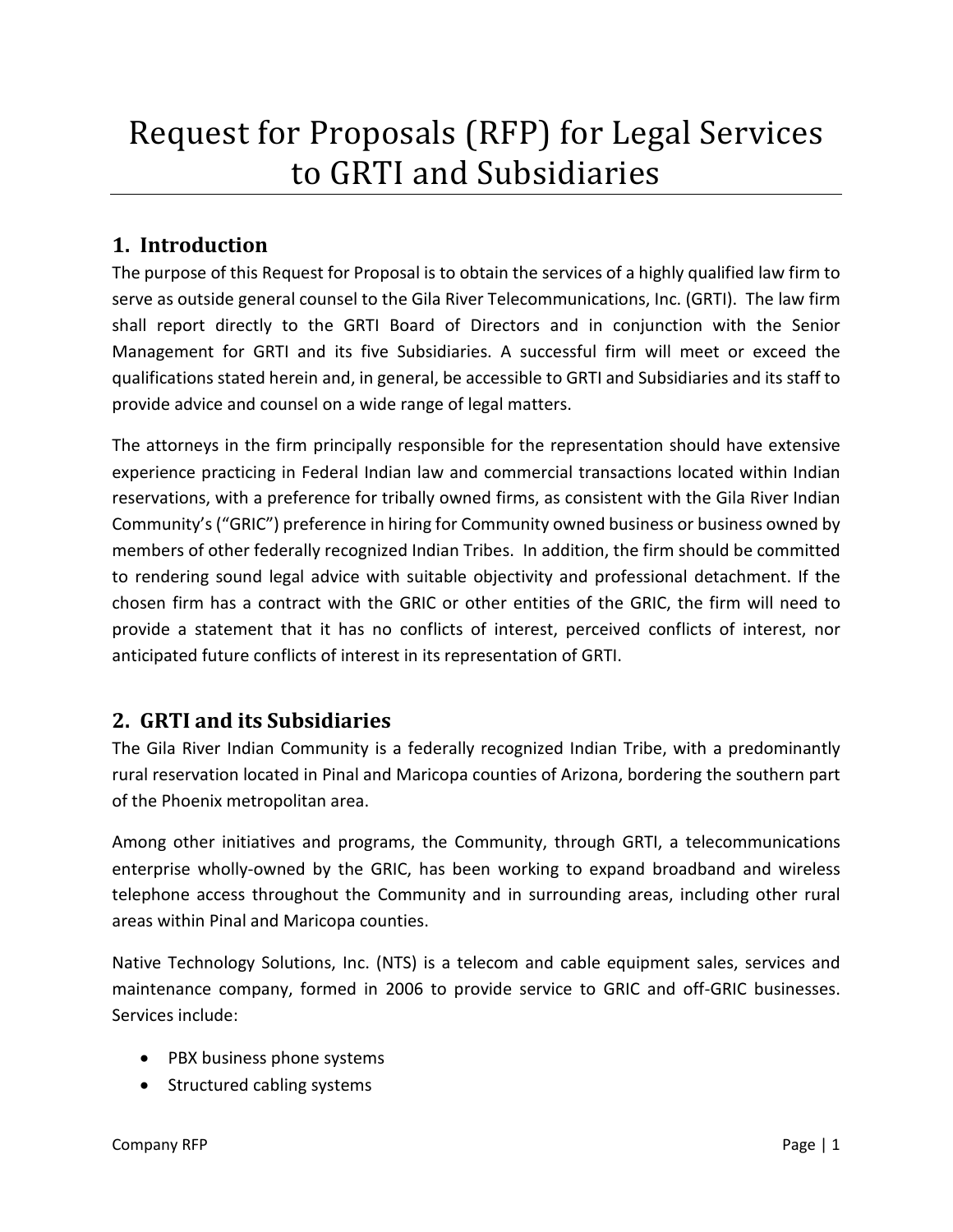- Paging systems & sound reinforcement
- Access control & intrusion detection
- Video surveillance

NTS recently added and Outside Plant Construction department performs ariel and underground fiber construction service for the local service providers and tribes. Services include the following:

- Underground Utilities—Installation and replacement of copper communications cable, fiber optic innerduct, and fiber optic cable in underground duct systems.
- Aerial Utilities—Installation and maintenance of all aerial plant systems using the latest state-of-the-art equipment available.
- Fiber Optic Splicing—splicing and maintenance needs for fiber and copper cables, both inside and outside plant.

Gila Local Exchange Carrier, Inc. dba Alluvion Communications (Alluvion), is a competitive local exchange carrier (CLEC) serving areas outside of GRIC with non-regulated revenues and expenses. Alluvion offers wholesale and advanced retail services, and a fully redundant, survivable route for the Community's communications. Its expanded technology is geared to assist business development outside the boundaries of GRIC and into surrounding areas. As of 2018, Alluvion had 313 access lines.

Gila River Broadcasting Corporation (GRBC) is a Community-chartered public benefit corporation formed in 2015 to provide educational, cultural, and informational programming for the Community and to contribute to tribal economic development and support tribal selfgovernance. GRBC created and operates the first Low Power Television station operating in Indian Country with both English and O'odham language programming.

#### **3. Scope of Services**

GRTI is seeking a firm to provide legal counsel to GRTI in the following areas:

- 1. Contract negotiations.
- 2. Federal Indian Law and Policy.
- 3. Non-Profit and charitable organization regulation and policy
- 4. Cyber-Security
- 5. Employment and Human Resources
- 6. GRTI Board Governance
	- o Attend monthly Board meetings as needed
- 7. Organizational policies, bylaws and procedures (e.g. Conflict of Interest Disclosures)
- 8. Federal Communications Commission (FCC) policies and regulation related to construction, licensing, and operation of LPTV stations